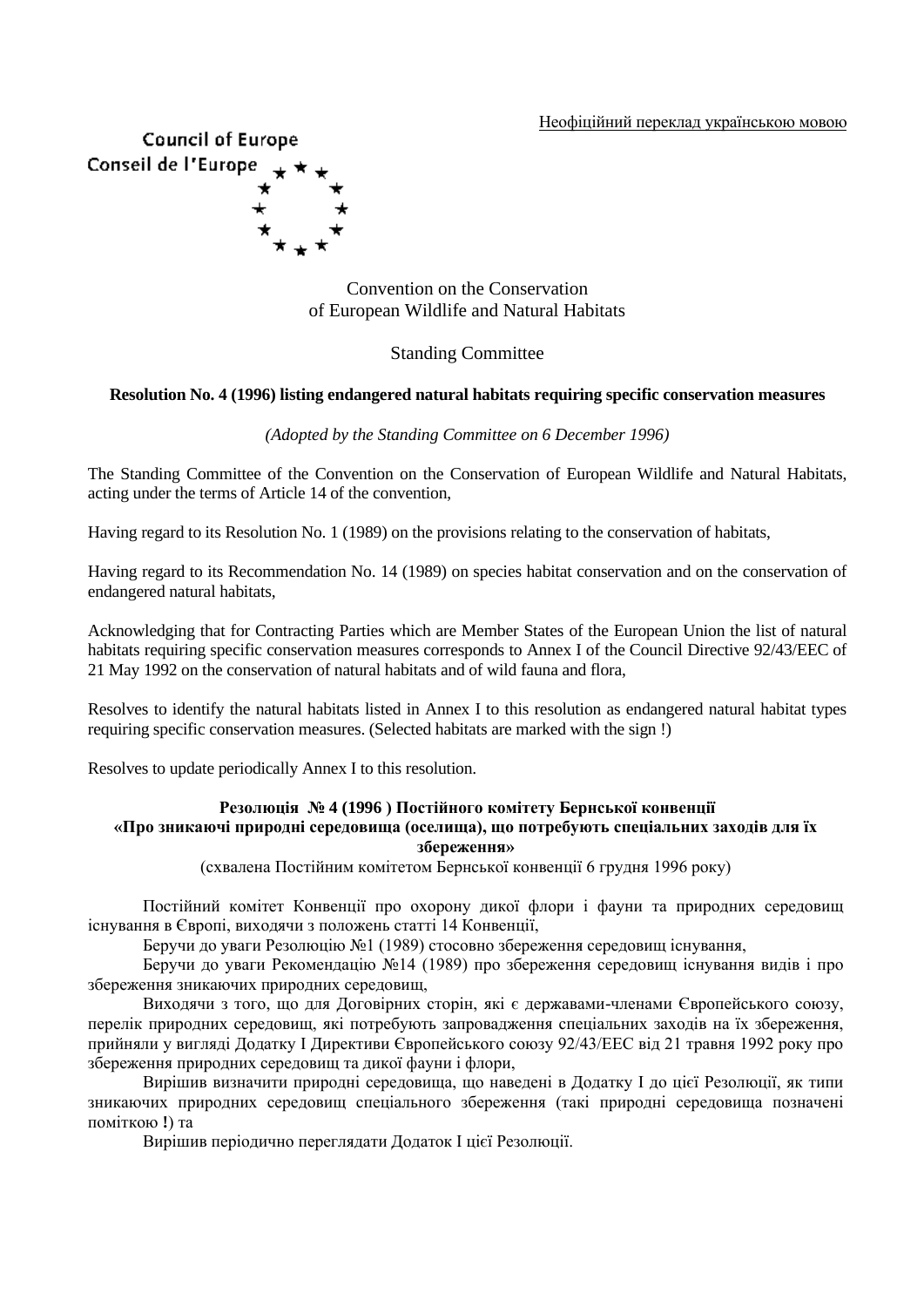## **Revised Annex I to Resolution 4 (1996) of the Bern Convention**

**on endangered natural habitat types using the EUNIS habitat classification**

*(Adopted by the Standing Committee on 6 December 2019)*

**<https://rm.coe.int/16807469e7>**

*Переглянутий Додаток I до Резолюції 4 (1996) Бернської конвенції*

# *щодо видів, що знаходяться під загрозою зникнення, з використанням класифікації місць проживання*

#### **code EUNIS name**

A Marine habitats

A1.11 Mussel and/or barnacle communities

A1.141 Association with Lithophyllum byssoides

A1.22 Mussels and fucoids on moderately exposed shores

A1.44 Communities of littoral caves and overhangs

A2.2 Littoral sand and muddy sand

A2.3 Littoral mud

A2.4 Littoral mixed sediments

A2.5 Coastal saltmarshes and saline reedbeds

A2.61 Seagrass beds on littoral sediments

A2.621 Eleocharis beds

A2.72 Littoral mussel beds on sediment

A3 Infralittoral rock and other hard substrata

A4 Circalittoral rock and other hard substrata

A5 Sublittoral sediment

A6.1 Deep-sea rock and artificial hard substrata (but excluding A6.12 Deep sea artificial hard substrata)

A6.61 Communities of deep-sea corals

A6.911 Seeps in the deep-sea bed

B Coastal habitats

B1.1 Sand beach driftlines

B1.3 Shifting coastal dunes

B1.4 Coastal stable dune grassland (grey dunes)

B1.5 Coastal dune heaths

B1.6 Coastal dune scrub

B1.7 Coastal dune woods

B1.8 Moist and wet dune slacks

B1.9 Machair

B2.1 Shingle beach driftlines

B2.3 Upper shingle beaches with open vegetation

B3.24 Unvegetated Baltic rocky shores and cliffs

B3.3 Rock cliffs, ledges and shores, with angiosperms

C Inland surface waters

C1.1 Permanent oligotrophic lakes, ponds and pools

C1.222 Floating Hydrocharis morsus-ranae rafts

C1.223 Floating Stratiotes aloides rafts

C1.224 Floating Utricularia australis and Utricularia vulgaris colonies

C1.225 Floating Salvinia natans mats

C1.226 Floating Aldrovanda vesiculosa communities

C1.24113 Transylvanian hot-spring lotus beds

C1.2416 Nelumbo nucifera beds

C1.25 Charophyte submerged carpets in mesotrophic waterbodies

C1.32 Free-floating vegetation of eutrophic waterbodies

C1.33 Rooted submerged vegetation of eutrophic waterbodies

C1.3411 Ranunculus communities in shallow water

C1.3413 Hottonia palustris beds in shallow water

C1.4 Permanent dystrophic lakes, ponds and pools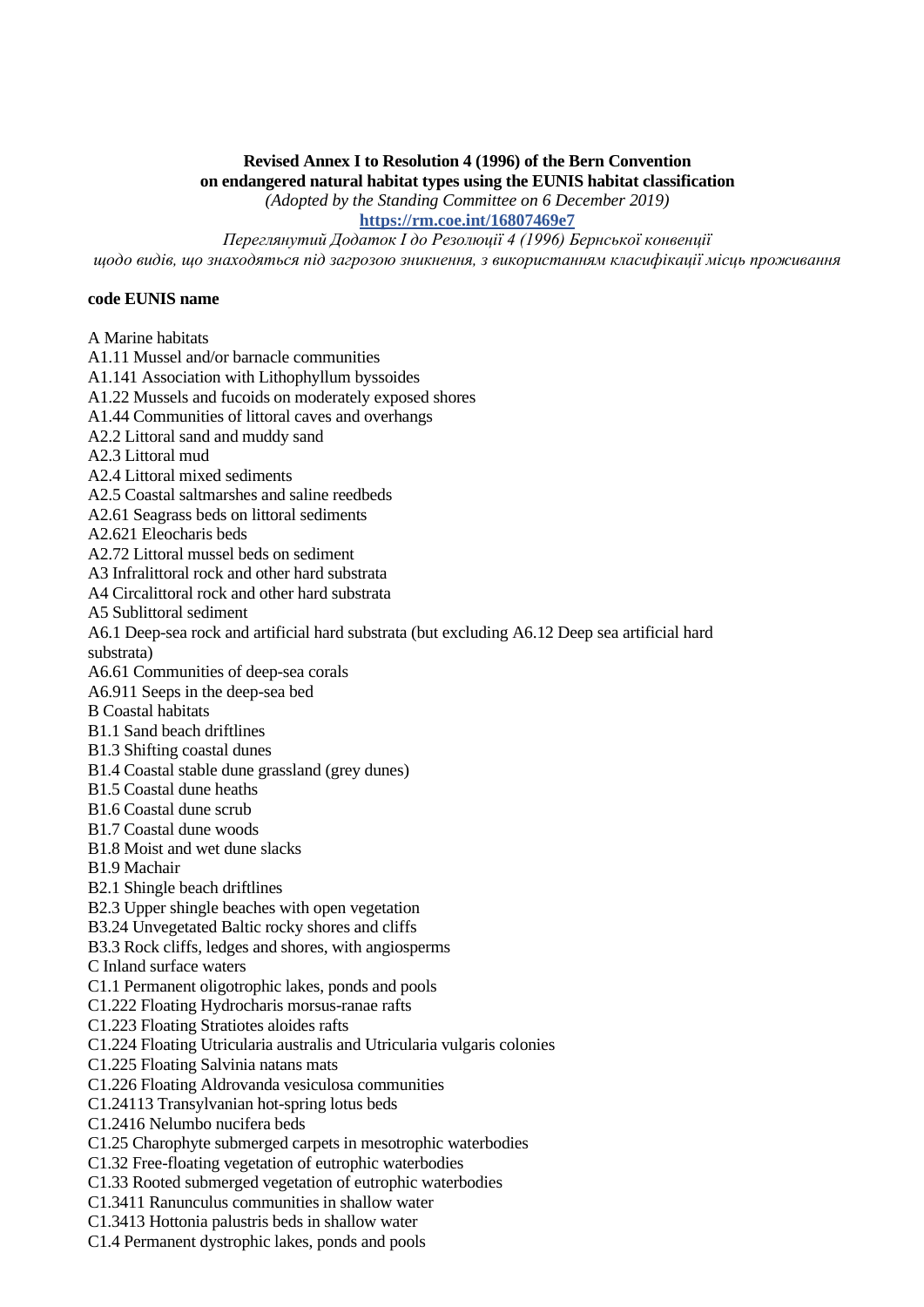- C1.5 Permanent inland saline and brackish lakes, ponds and pools
- C1.66 Temporary inland saline and brackish waters
- C1.67 Turlough and lake-bottom meadows
- C2.111 Fennoscandian mineral-rich springs and springfens
- C2.12 Hard water springs
- C2.18 Acid oligotrophic vegetation of spring brooks
- C2.19 Lime-rich oligotrophic vegetation of spring brooks
- C2.1A Mesotrophic vegetation of spring brooks
- C2.1B Eutrophic vegetation of spring brooks
- C2.25 Acid oligotrophic vegetation of fast-flowing streams
- C2.26 Lime-rich oligotrophic vegetation of fast-flowing streams
- C2.27 Mesotrophic vegetation of fast-flowing streams
- C2.28 Eutrophic vegetation of fast-flowing streams
- C2.33 Mesotrophic vegetation of slow-flowing rivers
- C2.34 Eutrophic vegetation of slow-flowing rivers
- C3.2 Water fringing reedbeds and tall helophytes other than canes
- C3.4 Species-poor beds of low-growing water-fringing or amphibious vegetation
- C3.51 Euro-Siberian dwarf annual amphibious swards (but excluding C3.5131 Toad-rush swards)
- C3.55 Sparsely vegetated river gravel banks
- C3.62 Unvegetated river gravel banks
- D Mires, bogs and fens
- D1.2 Blanket bogs
- D2.226 Peri-Danubian black-white-star sedge fens
- D2.3 Transition mires and quaking bogs
- D3.1 Palsa mires
- D3.2 Aapa mires
- D3.3 Polygon mires
- D4.1 Rich fens, including eutrophic tall-herb fens and calcareous flushes and soaks
- D4.2 Basic mountain flushes and streamsides, with a rich arctic-montane flora
- D5.2 Beds of large sedges normally without free-standing water
- D6.1 Inland saltmarshes
- D6.23 Interior Iberian salt pan meadows
- E Grasslands and lands dominated by forbs, mosses or lichens
- E1.11 Euro-Siberian rock debris swards
- E1.12 Euro-Siberian pioneer calcareous sand swards
- E1.13 Continental dry rocky steppic grasslands and dwarf scrub on chalk outcrops
- E1.2 Perennial calcareous grassland and basic steppes
- E1.3 Mediterranean xeric grassland
- E1.55 Eastern sub-Mediterranean dry grassland
- E1.71 Nardus stricta swards
- E1.722 Boreo-arctic Agrostis-Festuca grasslands
- E1.83 Mediterraneo-montane Nardus stricta swards
- E1.9 Open non-Mediterranean dry acid and neutral grassland, including inland dune grassland
- E1.B Heavy-metal grassland
- E2.15 Macaronesian mesic grassland
- E2.2 Low and medium altitude hay meadows
- E2.3 Mountain hay meadows
- E3.1 Mediterranean tall humid grassland
- E3.3 Sub-mediterranean humid meadows
- E3.4 Moist or wet eutropic and mesotrophic grassland
- E3.5 Moist or wet oligotrophic grassland
- E4.11 Boreo-alpine acidocline snow-patch grassland and herb habitats
- E4.12 Boreo-alpine calcicline snow-patch grassland and herb habitats
- E4.3 Acid alpine and subalpine grassland
- E4.4 Calcareous alpine and subalpine grassland
- E5.4 Moist or wet tall-herb and fern fringes and meadows
- E5.5 Subalpine moist or wet tall-herb and fern stands
- E6.1 Mediterranean inland salt steppes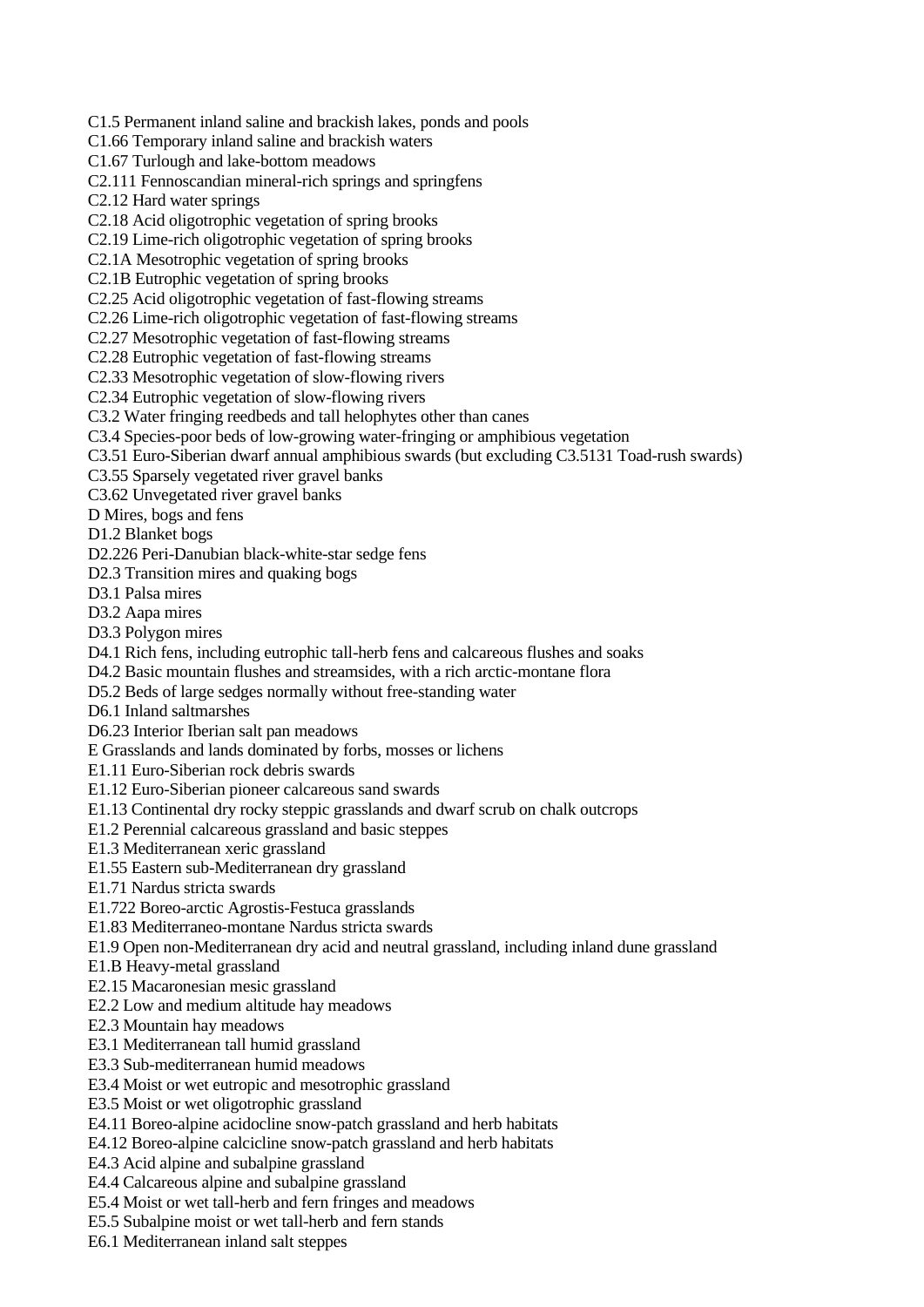E6.2 Continental inland salt steppes E7.3 Dehesa F Heathland, scrub and tundra F2.2 Evergreen alpine and subalpine heath and scrub F2.32 Subalpine and oroboreal Salix brush F2.336 Rhodope Potentilla fruticosa thickets F2.41 Inner Alpine Pinus mugo scrub F2.42 Outer Alpine Pinus mugo scrub F2.43 Southwestern Pinus mugo scrub F2.44 Apennine Pinus mugo scrub F2.45 Hercynian Pinus mugo scrub F3.12 Buxus sempervirens thickets F3.16 Juniperus communis scrub F3.21 Montane Cytisus purgans fields F3.241 Central European subcontinental thickets F3.245 Eastern Mediterranean deciduous thickets F3.247 Ponto-Sarmatic deciduous thickets F4.1 Wet heaths F4.2 Dry heaths F4.3 Macaronesian heaths F5.13 Juniper matorral F5.171 Iberian arid zone Ziziphus matorral F5.18 Laurus nobilis matorral F5.516 Laurus thickets F5.517 Coastal Helichrysum garrigues F5.51G Tall spiny broom brush F5.52 Euphorbia dendroides formations F5.53 Ampelodesmos mauritanica -dominated garrigues F5.54 Chamaerops humilis brush F5.55 Mediterranean pre-desert scrub F5.56 Thermo-Mediterranean broom fields (retamares) F5.5B Cabo de Sao Vicente brushes F6.7 Mediterranean gypsum scrubs F6.8 Xero-halophile scrubs F7 Spiny Mediterranean heaths (phrygana, hedgehog-heaths and related coastal cliff vegetation) F9.1 Riverine scrub F9.3 Southern riparian galleries and thickets G Woodland, forest and other wooded land G1.11 Riverine Salix woodland G1.12 Boreo-alpine riparian galleries G1.13 Southern Alnus and Betula galleries G1.21 Riverine Fraxinus - Alnus woodland, wet at high but not at low water G1.22 Mixed Quercus - Ulmus - Fraxinus woodland of great rivers G1.3 Mediterranean riparian woodland G1.41 Alnus Swamp Woods not on acid peat G1.44 Wet-ground woodland of the Black and Caspian Seas G1.51 Sphagnum Betula woods G1.6 Fagus woodland G1.7 Thermophilous deciduous woodland G1.8 Acidophilous Quercus-dominated woodland G1.917 Oroboreal Betula woods and thickets G1.918 Eurasian boreal Betula woods G1.925 Boreal Populus tremula woods G1.A1 Quercus - Fraxinus - Carpinus betulus woodland on eutrophic and mesotrophic soils G1.A4 Ravine and slope woodland G1.A7 Mixed deciduous woodland of the Black and Caspian Seas

G1.B3 Boreal and boreonemoral Alnus woods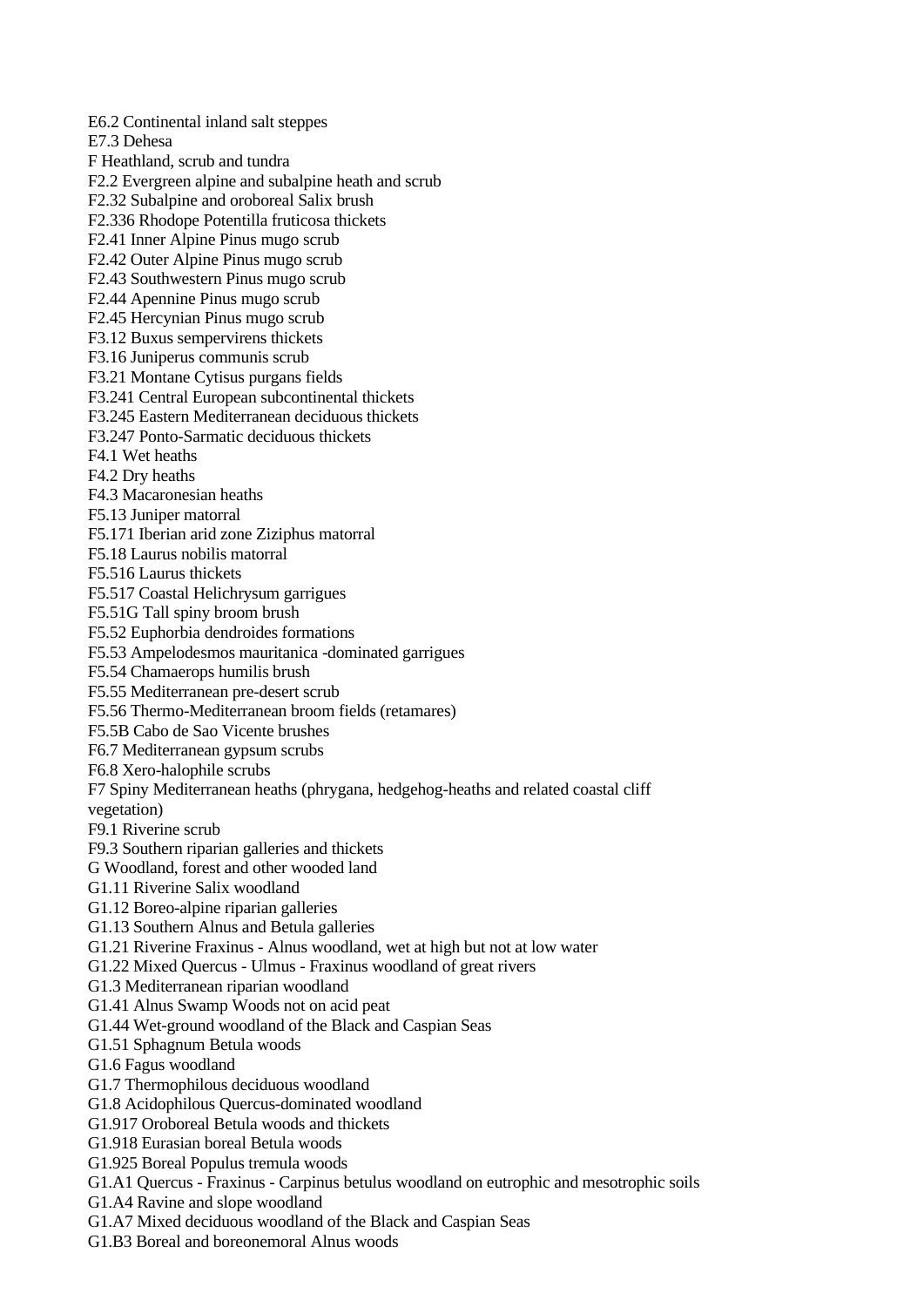G3.134 Holy Cross fir forests G3.15 Southern Apennine Abies alba forests G3.16 Moesian Abies alba forests G3.17 Balkano-Pontic Abies forests G3.19 Abies pinsapo forests G3.1B Alpine and Carpathian subalpine Picea forests G3.1C Inner range montane Picea forests G3.1D Hercynian subalpine Picea forests G3.1E Southern European Picea abies forests G3.1F Enclave Picea abies forests G3.1G Picea omorika forests G3.1H Picea orientalis forests G3.21 Eastern Alpine siliceous Larix and Pinus cembra forests G3.22 Eastern Alpine calcicolous Larix and Pinus cembra forests G3.25 Carpathian Larix and Pinus cembra forests G3.26 Larix polonica forests G3.31 Pinus uncinata forests with Rhododendron ferrugineum G3.32 Xerocline Pinus uncinata forests G3.41 Caledonian forest G3.4232 Sarmatic steppe Pinus sylvestris forests G3.4233 Carpathian steppe Pinus sylvestris woods G3.4234 Pannonic steppe Pinus sylvestris woods G3.43 Inner-Alpine Ononis steppe forests G3.44 Spring heath Pinus sylvestris forests G3.4C Southeastern European Pinus sylvestris forests G3.4E Ponto-Caucasian Pinus sylvestris forests G3.4G Pinus sylvestris forest on chalk in the steppe zone G3.5 Pinus nigra woodland (but excluding G3.57 : Pinus nigra reforestation) G3.6 Subalpine mediterranean Pinus woodland G3.7 Lowland to montane mediterranean Pinus woodland (excluding Pinus nigra ) G3.8 Canary Island Pinus canariensis woodland G3.9 Coniferous woodland dominated by Cupressaceae or Taxaceae G3.A Picea taiga woodland G3.B Pinus taiga woodland G3.D Boreal bog conifer woodland G3.E Nemoral bog conifer woodland H Inland unvegetated or sparsely vegetated habitats H1 Terrestrial underground caves, cave systems, passages and waterbodies H2.1 Cold siliceous screes H2.2 Cold limestone screes H2.3 Temperate-montane acid siliceous screes H2.4 Temperate-montane calcareous and ultra-basic screes H2.5 Acid siliceous screes of warm exposures H2.6 Calcareous and ultra-basic screes of warm exposures H3.1 Acid siliceous inland cliffs H3.2 Basic and ultra-basic inland cliffs H3.511 Limestone pavements H4.2 Ice caps and true glaciers H4.3 Rock glaciers and unvegetated ice-dominated moraines H6 Recent volcanic features X Habitat complexes X01 Estuaries X02 Saline coastal lagoons X03 Brackish coastal lagoons X04 Raised bog complexes X09 Pasture woods (with a tree layer overlying pasture) X18 Wooded steppe

G2 Broadleaved evergreen woodland